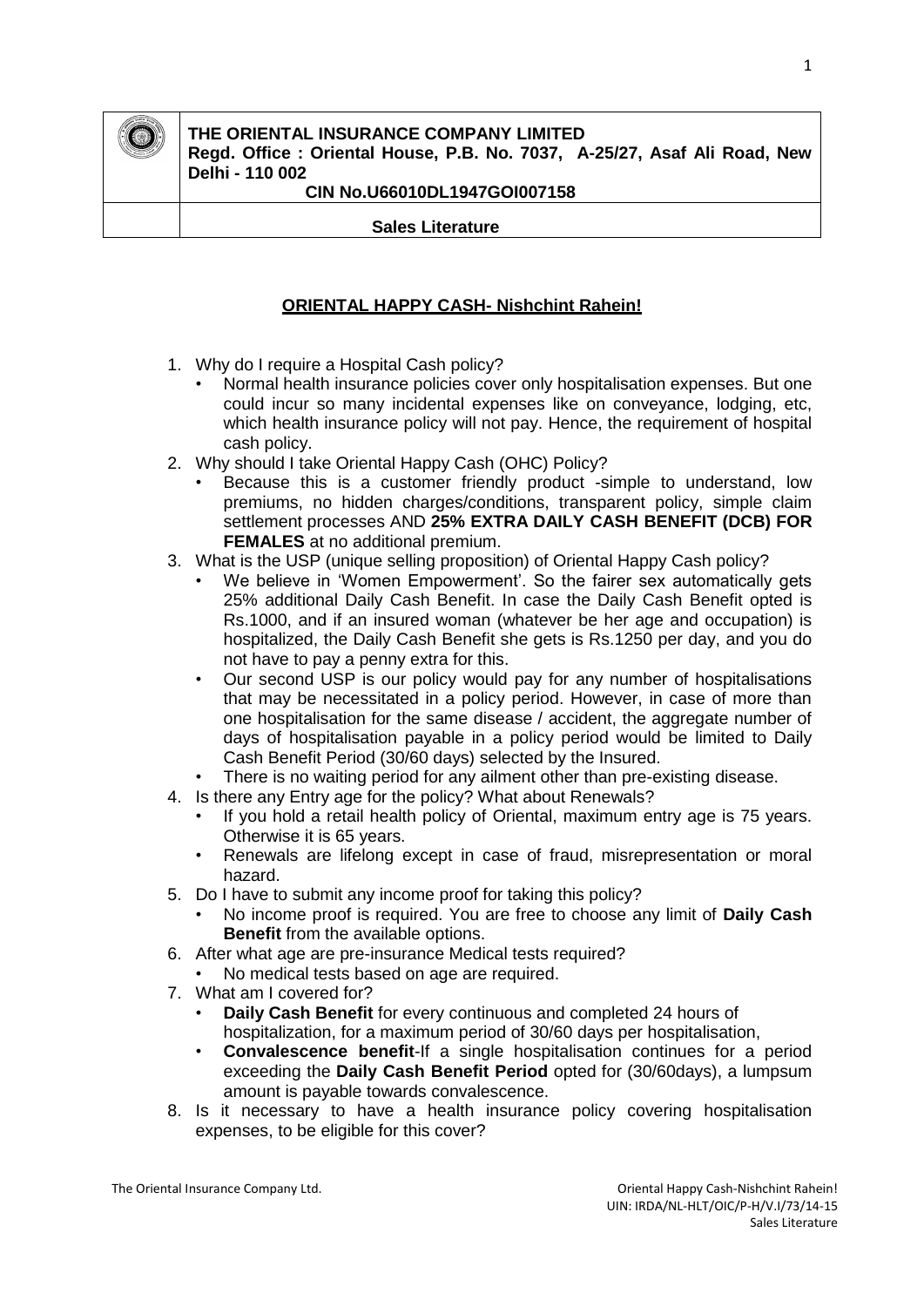- Not at all! You can avail this policy even if you don't have any health insurance policy.
- 9. Can I take this policy for my entire **family**?
	- Why not! You can cover as many family members as you wish to. You also get a discount on premium depending on family size. Family discount of 5% on premium is available if two members are covered and7.5% if more than 2 members are covered.
	- **Family** consists of the proposer and any one or more of the **family** members as mentioned below:
		- i. legally wedded spouse
		- ii. dependent Children :(i.e. natural or legally adopted) between the age 3months to 18 years. However male child can be covered upto the age of 25 years if he is a bonafide regular student and financially dependent on proposer. Female child can be covered until she gets married. Divorced and widowed daughters are also eligible for coverage under the policy, irrespective of her age. If the child above 18 years is financially independent or if the girl child is married, he or she shall be ineligible for coverage in the subsequent renewals.
			- iii. Parents / Parents-in-law (either of them).
- 10. Is it mandatory to opt for a TPA services under the policy?
- No. You get a discount of 5.5% if TPA services are not opted for.
- 11. Can I have a TPA of my own choice?
	- No. Only the TPA the name of which appears in the Policy Schedule can service your Policy.
- 12. Do I get any other benefit under this policy if I also have Oriental's domestic health policy?
	- Yes, in this case you get a discount of 10% in premium.
- Maximum entry age gets extended to 75 years instead of 65 years.
- 13. Is there any other discount available under this policy?
	- Yes, a discount of 33% is available to the employees of the Company. However, No commission and no discount (except TPA discount, if pplicable) like family discount, loyalty discount is allowed in such cases.
- 14. What are the various Sum Insured options available?
	- We give options of Daily Cash Benefit of Rs.500, Rs.1000, Rs.2000 & Rs.3000.
- 15. Is there any **deductible** under the policy?
	- The choice is with you. You may opt for no **deductible** or chose between a deductible of 1 day or 2 days and pay the reduced premium accordingly
- 16. Can I subsequently enhance the benefits?
	- Yes, but only at the time of renewal. However, pre-existing exclusion clause would apply afresh on the enhanced benefits.
- 17. How do I make a claim under the Policy?
	- Just fill in the claim form and submit it alongwith the hospitalization documents to the TPA or to the policy issuing office (if TPA not opted).
- 18. Does this policy cover pre-existing diseases?
	- The policy covers pre-existing diseases only after 4 continuous policy periods
- as per the pre-existing disease exclusion clause of the policy. 19. Does this policy pay if I am hospitalized outside India?
	- No. The policy pays only if the hospitalisation is within India.

 $\mathcal{L}$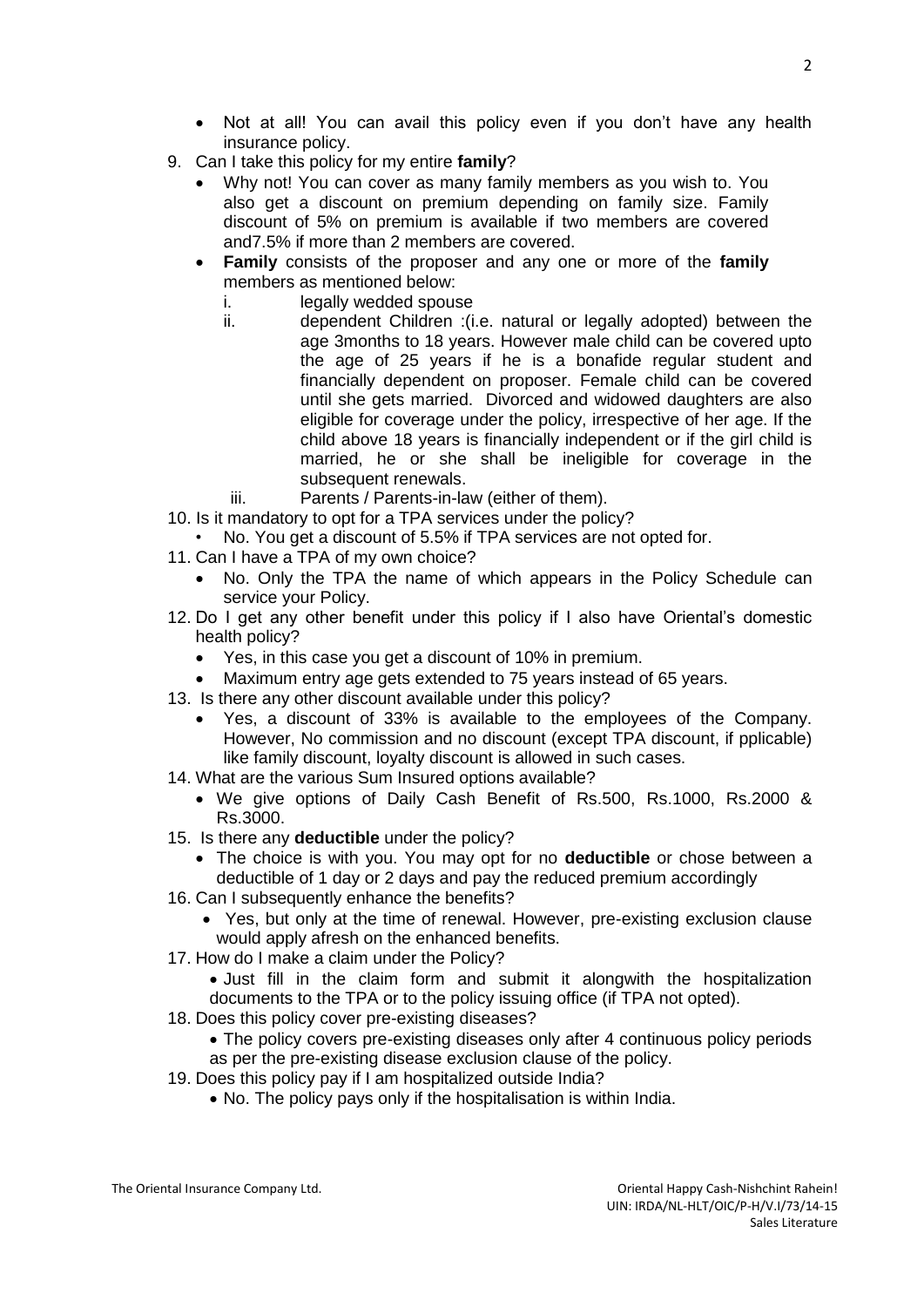- 20. Does this policy pay if I am hospitalised for taking other than Allopathic treatment?
	- Yes. In case of Ayurvedic / Homeopathic / Unani treatment, this policy will pay if Hospitalisation is in a Government Hospital or a hospital associated with a Medical College.
- 21. Can I return the policy if on receiving the documents I find the terms & conditions unsatisfactory?
	- Yes. The policy provides for a 'Free look period' of 15 days from the day you receive the policy document. This means within this period you can return the policy. Premium will be refunded after deducting proportionate premium for the period the Company was on risk. This is applicable only for fresh policies (and not on renewals).
- 22. Can I cancel this policy mid-term? What about refund in this case?
	- Yes, you may. and in such event the Company shall allow refund of premium at Company's short period rate only (table given below) provided no claim has occurred during the policy period up to the date of cancellation.

| Period on Risk     | Rate of Premium to be charged |
|--------------------|-------------------------------|
| Upto 1 month       | $\frac{1}{4}$ of Annual rate  |
| Upto 3 months      | $\frac{1}{2}$ of Annual rate  |
| Upto 6 months      | $\frac{3}{4}$ of Annual rate  |
| Exceeding 6 months | <b>Full Annual rate</b>       |

**Company** may at any time, cancel this Policy (on grounds of lodging a fraudulent claim and such other intentional malicious acts of the insured / beneficiaries under the policy), by sending the Insured 30 (Thirty) days' notice by registered post at the Insured's last known address; and in such an event no refund of premium shall be made.

- 23. Do I get any grace period for renewal of the policy?
	- Yes. A grace period of 30 days from the date of renewal is available within which period you can renew the policy. However, no coverage will be available for the break period.
- 24. Will the premium and the terms of the policy remain same on renewal?
	- The premium rates and the terms & conditions of the policy may be modified on renewal for which you will be informed in advance.
- 25. Will this product always remain on your menu?
	- May be. However, the product may be withdrawn from the market only after obtaining the Regulator's approval.
- 26. Can I port into this policy without losing my continuity benefits earned under the previous Insurer's policy?
	- Yes, you can move to this product and all the credits earned under your previous policy would be maintained, in accordance with the portability condition of IRDA.
- 27. What are the basic things to be kept in mind for porting a policy?
	- Portability is allowed only during renewal and not mid-term.
	- You must approach the prospective Insurer atleast 45days in advance to avoid any break in the policy coverage due to delays in acceptance of the policy by the Insurer.
- 28. What are the exclusions under the policy?
	- i. All Pre-existing Disease (whether treated / untreated, declared or not declared in the proposal form), which are excluded upto 48 months of the policy being in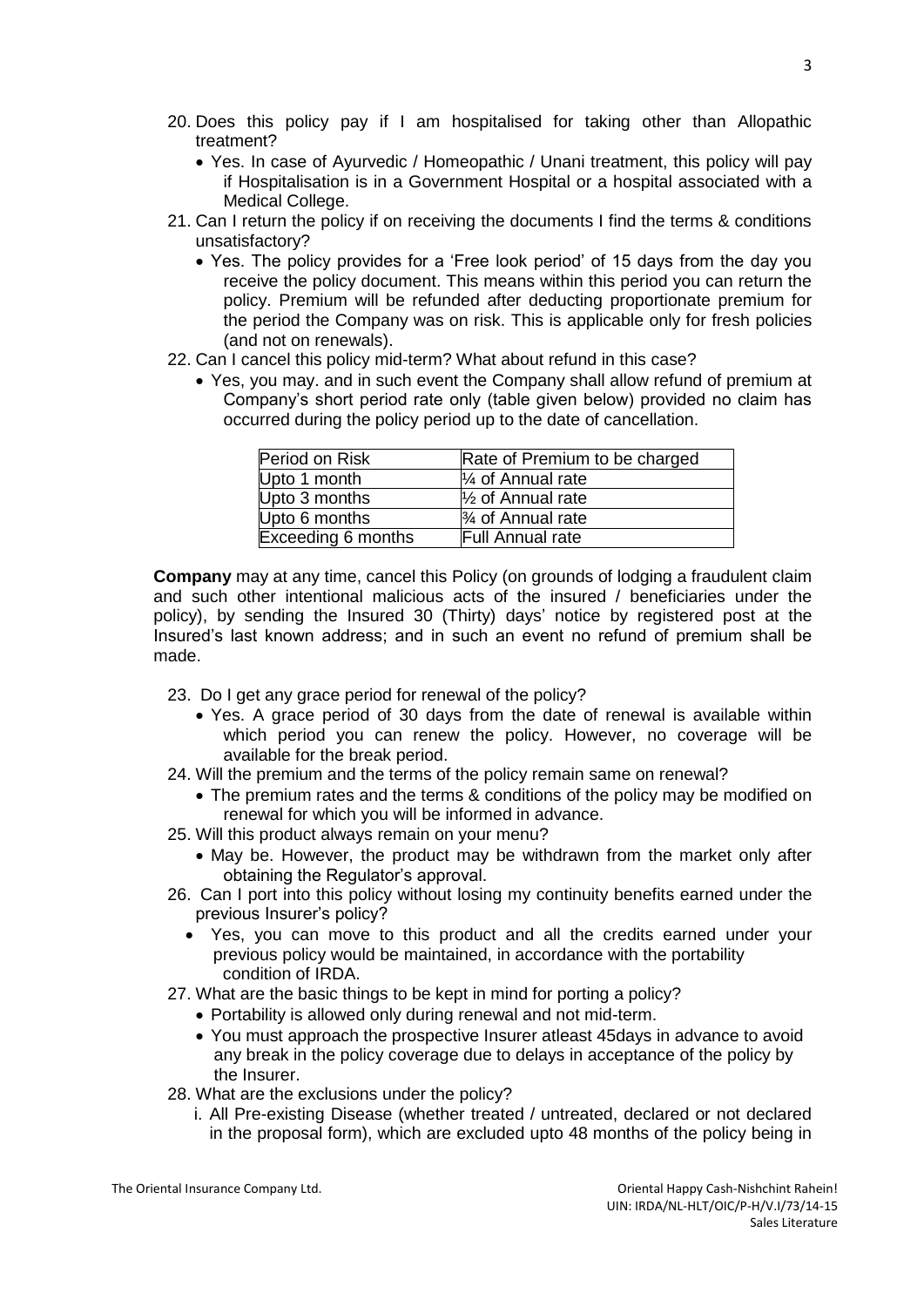force. Pre-existing diseases shall be covered only after the policy has been continuously in force for 48 months.

For the purpose of applying this condition, the date of inception of the first hospital cash policy taken shall be considered, provided the renewals have been continuous and without any break in period, subject to portability condition.

This exclusion shall also apply to any complication(s) arising from pre-existing diseases.

- ii. Any disease contracted by the Insured person during the first 30 days from the inception date of fresh policy. This shall, however, not apply in case the insured person is hospitalised for injuries suffered in an accident, which occurred after inception of the policy.
- iii. Injury or disease directly or indirectly caused by or arising from or attributable to War, Invasion, Act of Foreign Enemy, War like operations (whether war be declared or not) or by nuclear weapons / materials.
- iv. Circumcision (unless necessary for treatment of a disease not excluded hereunder or as may be necessitated due to any accident), vaccination(other than for dog-bite or bite of any rabid animal), inoculation or change of life or cosmetic or of aesthetic treatment of any description, plastic surgery other than as may be necessitated due to an accident or as a part of any illness.
- v. Surgery for correction of eye sight.
- vi. Any dental treatment or surgery which is corrective, cosmetic or of aesthetic procedure, filling of cavity, crowns, root canal treatment including treatment for wear and tear etc unless arising from disease or injury and requires hospitalisation for treatment.
- vii. Convalescence, general debility, "run down" condition or rest cure, congenital external diseases or defects or anomalies, sterility, any fertility, sub-fertility or assisted conception procedure, venereal diseases, intentional self-injury/suicide, all psychiatric and psychosomatic disorders and diseases / accident due to and or use, misuse or abuse of drugs / alcohol or use of intoxicating substances or such abuse or addiction etc.
- viii. arising out of any condition directly or indirectly caused by, or associated with Human T-cell Lymphotropic Virus Type III (HTLD - III) or Lymphadenopathy Associated Virus (LAV) or the Mutants Derivative or Variations Deficiency Syndrome or any Syndrome or condition of similar kind commonly referred to as AIDS, HIV and its complications including sexually transmitted diseases.
- ix. Treatment primarily for evaluation / diagnostic purposes which is not followed by active treatment for the ailment during the hospitalised period.
- x. Any Hospitalisation arising from or traceable to pregnancy, childbirth, miscarriage, caesarean section, abortion or complications of any of these including changes in chronic condition as a result of pregnancy.
- xi. Naturopathy treatment, unproven procedure or treatment, experimental or alternative treatment (other than Ayurveda, Unani & Homeopathy) and related treatment including acupressure, acupuncture, magnetic and such other therapies.
- xii. Hospitalisation for investigation or treatment irrelevant to the diseases diagnosed during hospitalisation or which was the primary reason for admission.
- xiii. Treatment of Genetic disorders and stem cell implantation / surgery.
- xiv. Change of treatment from one system of medicine to another unless agreed / allowed and recommended by the Medical Practitioner/Consultant under whom the treatment is being taken.
- xv. Treatment of obesity or condition arising there from (including morbid obesity) and any other weight control programme, and similar services or supplies.
- xvi.Any treatment required because of Insured person's participation in any hazardous activity including but not limited to scuba diving, motor racing, parachuting, hang

The Oriental Insurance Company Ltd. **Company 12 Company 12 Company 12 Company Cash-Nishchint Rahein!**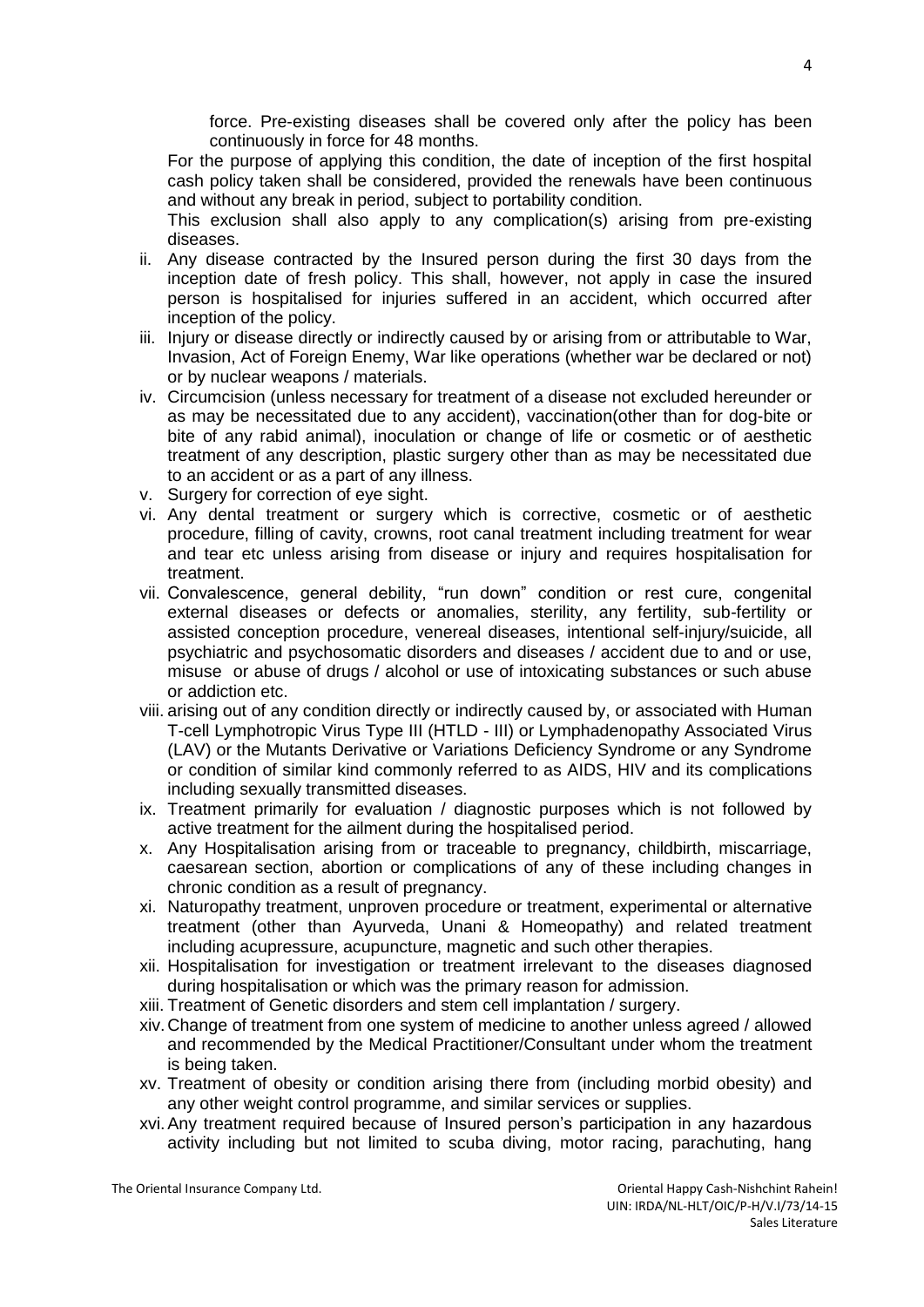gliding, rock or mountain climbing and similar other activities, unless specifically agreed and endorsed on the policy.

- xvii. Any treatment received in convalescent home, convalescent hospital, health hydro, nature care clinic or similar establishments.
- xviii. Any stay in the hospital for any domestic reason or where no active regular treatment is given by the specialist.
- xix. Hormone replacement therapy, Sex change or treatment which results from or is in any way related to sex change.
- xx. Massages, Steam bathing, Shirodhara and like treatment under Ayurvedic treatment.

**NOTE:** The above information is only indicative in nature. For complete details of coverage and exclusions, please refer to the policy document which is also available on our website [www.orientalinsurance.org.in.](http://www.orientalinsurance.org.in./) In case of any difference between the Sales Literature, and the Policy, the terms and conditions of the policy shall prevail.

## **29. Premium Chart:**